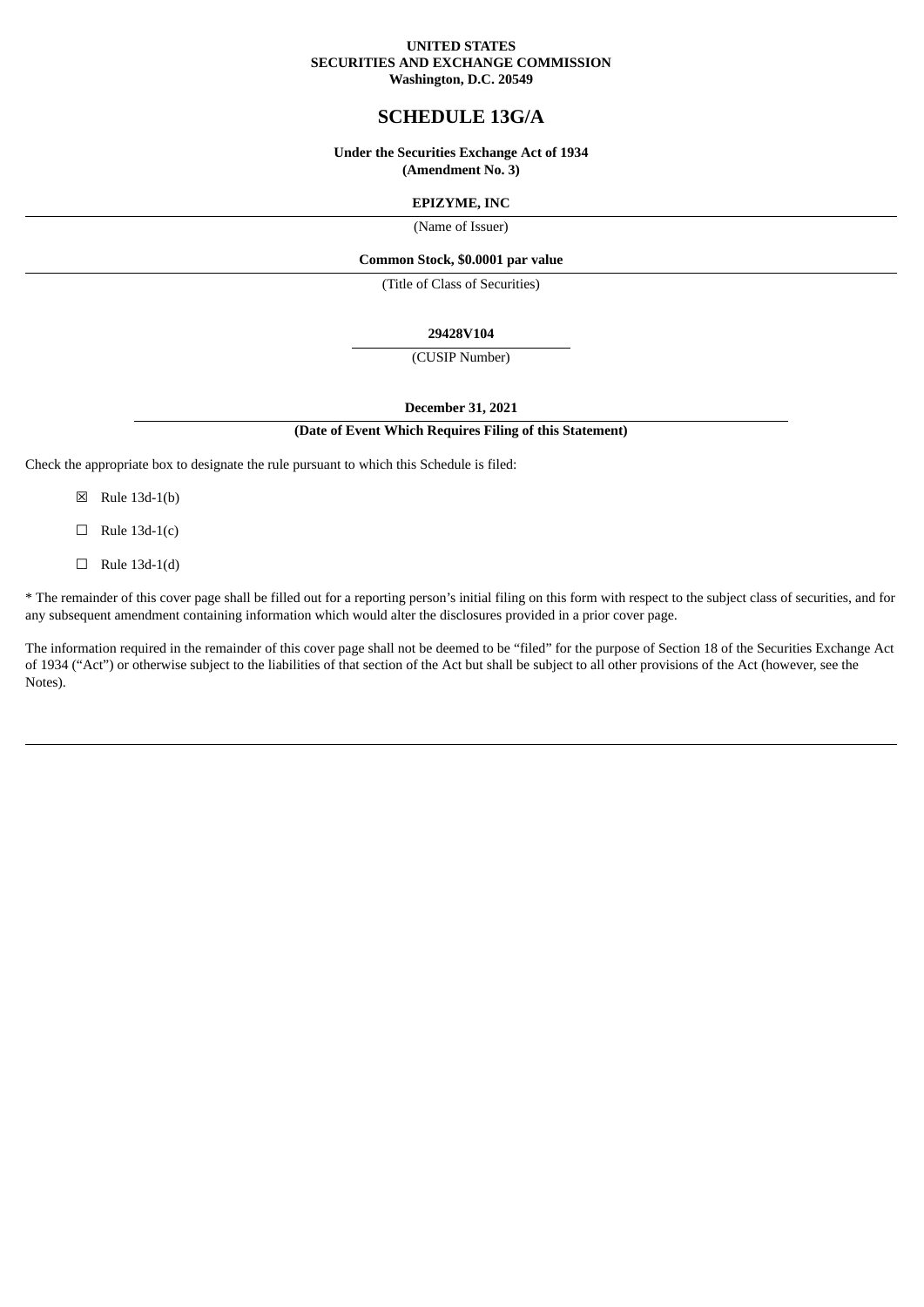## **CUSIP No. 29428V104**

| $\mathbf{1}$            | NAME OF REPORTING PERSON                                                            |                |                                 |  |  |  |
|-------------------------|-------------------------------------------------------------------------------------|----------------|---------------------------------|--|--|--|
|                         |                                                                                     |                |                                 |  |  |  |
|                         | <b>Redmile Group, LLC</b>                                                           |                |                                 |  |  |  |
| $\overline{2}$          | CHECK THE APPROPRIATE BOX IF A MEMBER OF A GROUP (SEE INSTRUCTIONS)                 |                |                                 |  |  |  |
|                         |                                                                                     |                |                                 |  |  |  |
|                         | (A)                                                                                 |                |                                 |  |  |  |
|                         | (B)                                                                                 |                |                                 |  |  |  |
| $\overline{\mathbf{3}}$ | <b>SEC USE ONLY</b>                                                                 |                |                                 |  |  |  |
| $\overline{\mathbf{4}}$ | CITIZENSHIP OR PLACE OF ORGANIZATION                                                |                |                                 |  |  |  |
|                         |                                                                                     |                |                                 |  |  |  |
|                         | <b>Delaware</b>                                                                     |                |                                 |  |  |  |
|                         |                                                                                     | 5              | <b>SOLE VOTING POWER</b>        |  |  |  |
|                         |                                                                                     |                |                                 |  |  |  |
|                         |                                                                                     |                | $\bf{0}$                        |  |  |  |
| <b>NUMBER OF</b>        |                                                                                     | 6              | <b>SHARED VOTING POWER</b>      |  |  |  |
|                         | <b>SHARES</b>                                                                       |                |                                 |  |  |  |
| <b>BENEFICIALLY</b>     |                                                                                     |                |                                 |  |  |  |
|                         |                                                                                     |                | $3,832,475$ <sup>(1)</sup>      |  |  |  |
| <b>OWNED BY</b>         |                                                                                     | $\overline{7}$ | <b>SOLE DISPOSITIVE POWER</b>   |  |  |  |
| <b>EACH</b>             |                                                                                     |                |                                 |  |  |  |
| <b>REPORTING</b>        |                                                                                     |                | $\bf{0}$                        |  |  |  |
| <b>PERSON WITH</b>      |                                                                                     | 8              | <b>SHARED DISPOSITIVE POWER</b> |  |  |  |
|                         |                                                                                     |                |                                 |  |  |  |
|                         |                                                                                     |                | $3,832,475$ <sup>(1)</sup>      |  |  |  |
| $\boldsymbol{9}$        | AGGREGATE AMOUNT BENEFICIALLY OWNED BY EACH REPORTING PERSON                        |                |                                 |  |  |  |
|                         |                                                                                     |                |                                 |  |  |  |
|                         | $3,832,475$ <sup>(1)</sup>                                                          |                |                                 |  |  |  |
| 10                      | CHECK IF THE AGGREGATE AMOUNT IN ROW (9) EXCLUDES CERTAIN SHARES (SEE INSTRUCTIONS) |                |                                 |  |  |  |
|                         |                                                                                     |                |                                 |  |  |  |
| 11                      | PERCENT OF CLASS REPRESENTED BY AMOUNT IN ROW (9)                                   |                |                                 |  |  |  |
|                         |                                                                                     |                |                                 |  |  |  |
|                         | $3.5\%^{(2)}$                                                                       |                |                                 |  |  |  |
| 12                      | TYPE OF REPORTING PERSON (SEE INSTRUCTIONS)                                         |                |                                 |  |  |  |
|                         |                                                                                     |                |                                 |  |  |  |
|                         |                                                                                     |                |                                 |  |  |  |
|                         | <b>IA, OO</b>                                                                       |                |                                 |  |  |  |

<sup>(1)</sup> Redmile Group, LLC's beneficial ownership of the Issuer's common stock ("Common Stock") is comprised of 454,475 shares of Common Stock owned by certain private investment vehicles and/or separately managed accounts managed by Redmile Group, LLC, which shares of Common Stock may be deemed beneficially owned by Redmile Group, LLC as investment manager of such private investment vehicles and/or separately managed accounts. The reported securities may also be deemed beneficially owned by Jeremy C. Green as the principal of Redmile Group, LLC. Redmile Group, LLC and Mr. Green each disclaim beneficial ownership of these shares, except to the extent of its or his pecuniary interest in such shares, if any.Redmile Group, LLC may also be deemed to beneficially own an aggregate of 337,800 shares of Series A Convertible Preferred Stock ("Series A Preferred Stock"), which are convertible into an aggregate of 3,378,000 shares of Common Stock.

(2) Percentage based on: (i) 106,097,528 shares of Common Stock issued and outstanding as of December 31, 2021, as reported by the Issuer in its Prospectus Supplement (to the Prospectus dated May 13, 2021) filed with the SEC on January 27, 2022 (the "Prospectus Supplement"), plus (ii) 3,378,000 shares of Common Stock issuable upon conversion of 337,800 shares of Series A Preferred Stock.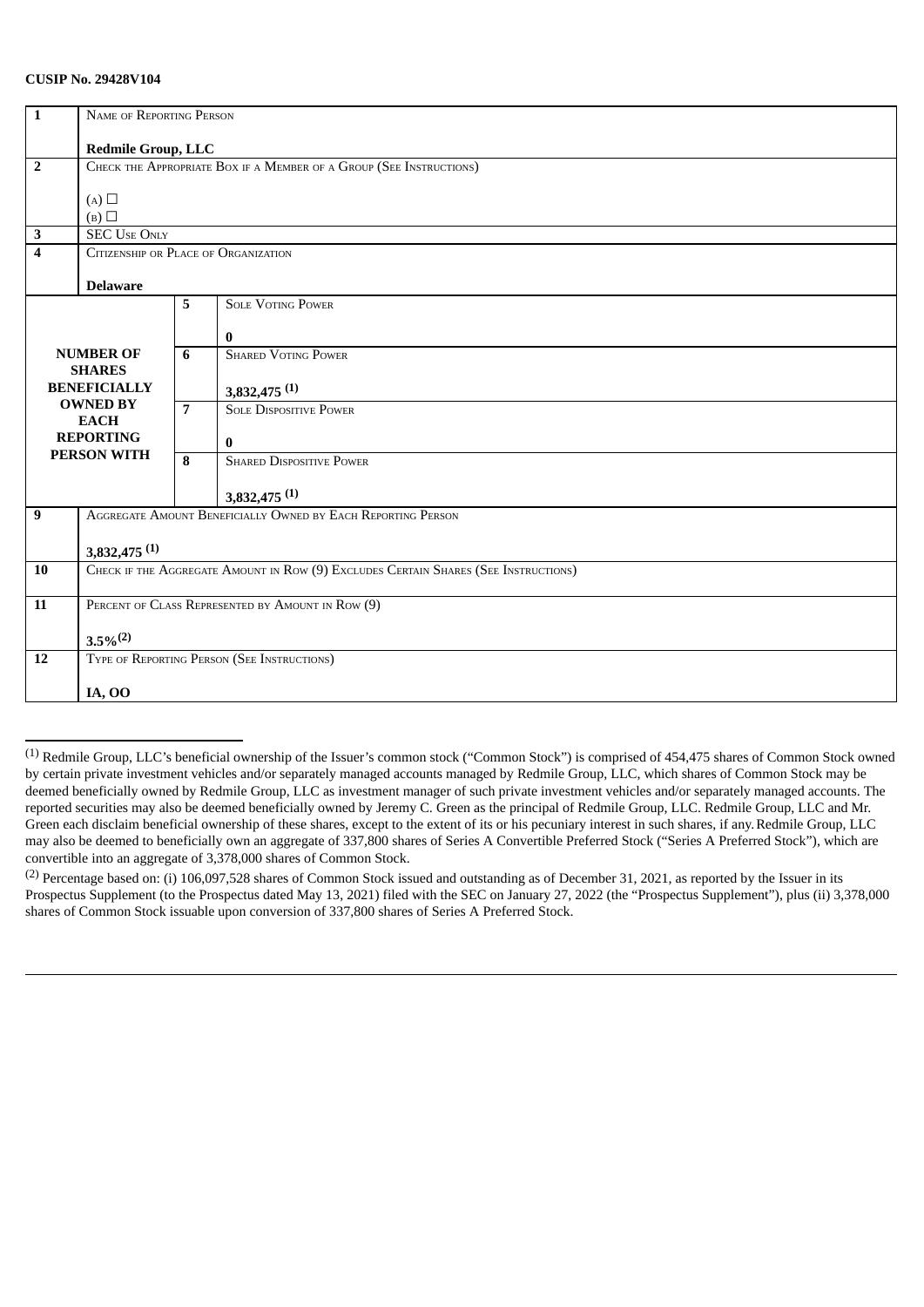## **CUSIP No. 29428V104**

| NAME OF REPORTING PERSON<br>$\mathbf{1}$<br>Jeremy C. Green<br>CHECK THE APPROPRIATE BOX IF A MEMBER OF A GROUP (SEE INSTRUCTIONS)<br>$\overline{2}$<br>(A) |  |  |  |  |
|-------------------------------------------------------------------------------------------------------------------------------------------------------------|--|--|--|--|
|                                                                                                                                                             |  |  |  |  |
|                                                                                                                                                             |  |  |  |  |
|                                                                                                                                                             |  |  |  |  |
|                                                                                                                                                             |  |  |  |  |
|                                                                                                                                                             |  |  |  |  |
|                                                                                                                                                             |  |  |  |  |
| (B)                                                                                                                                                         |  |  |  |  |
| $\overline{\mathbf{3}}$<br><b>SEC USE ONLY</b>                                                                                                              |  |  |  |  |
| CITIZENSHIP OR PLACE OF ORGANIZATION                                                                                                                        |  |  |  |  |
| 4                                                                                                                                                           |  |  |  |  |
| <b>United Kingdom</b>                                                                                                                                       |  |  |  |  |
| <b>SOLE VOTING POWER</b><br>5 <sup>5</sup>                                                                                                                  |  |  |  |  |
|                                                                                                                                                             |  |  |  |  |
| $\bf{0}$                                                                                                                                                    |  |  |  |  |
| <b>SHARED VOTING POWER</b><br><b>NUMBER OF</b><br>6                                                                                                         |  |  |  |  |
| <b>SHARES</b>                                                                                                                                               |  |  |  |  |
| <b>BENEFICIALLY</b><br>$3,832,475$ <sup>(3)</sup>                                                                                                           |  |  |  |  |
| <b>OWNED BY</b><br>$\overline{7}$<br><b>SOLE DISPOSITIVE POWER</b>                                                                                          |  |  |  |  |
| <b>EACH</b>                                                                                                                                                 |  |  |  |  |
| <b>REPORTING</b><br>$\bf{0}$                                                                                                                                |  |  |  |  |
| <b>PERSON WITH</b><br><b>SHARED DISPOSITIVE POWER</b><br>8                                                                                                  |  |  |  |  |
|                                                                                                                                                             |  |  |  |  |
| $3,832,475$ <sup>(3)</sup>                                                                                                                                  |  |  |  |  |
| AGGREGATE AMOUNT BENEFICIALLY OWNED BY EACH REPORTING PERSON<br>$\boldsymbol{9}$                                                                            |  |  |  |  |
|                                                                                                                                                             |  |  |  |  |
| $3,832,475$ <sup>(3)</sup>                                                                                                                                  |  |  |  |  |
| CHECK IF THE AGGREGATE AMOUNT IN ROW (9) EXCLUDES CERTAIN SHARES (SEE INSTRUCTIONS)<br>10                                                                   |  |  |  |  |
|                                                                                                                                                             |  |  |  |  |
| PERCENT OF CLASS REPRESENTED BY AMOUNT IN ROW (9)<br>11                                                                                                     |  |  |  |  |
|                                                                                                                                                             |  |  |  |  |
| $3.5\%$ <sup>(4)</sup>                                                                                                                                      |  |  |  |  |
| TYPE OF REPORTING PERSON (SEE INSTRUCTIONS)<br>12                                                                                                           |  |  |  |  |
|                                                                                                                                                             |  |  |  |  |
| IN, HC                                                                                                                                                      |  |  |  |  |

<sup>(3)</sup> Jeremy C. Green's beneficial ownership of Common Stock is comprised of 454,475 shares of Common Stock owned by certain private investment vehicles and/or separately managed accounts managed by Redmile Group, LLC, which shares of Common Stock may be deemed beneficially owned by Redmile Group, LLC as investment manager of such private investment vehicles and/or separately managed accounts. The reported securities may also be deemed beneficially owned by Jeremy C. Green as the principal of Redmile Group, LLC. Redmile Group, LLC and Mr. Green each disclaim beneficial ownership of these shares, except to the extent of its or his pecuniary interest in such shares, if any. Mr. Green may also be deemed to beneficially own an aggregate of 337,800 shares of Series A Preferred Stock, which are convertible into an aggregate of 3,378,000 shares of Common Stock.

(4) Percentage based on: (i) 106,097,528 shares of Common Stock issued and outstanding as of December 31, 2021, as reported by the Issuer in the Prospectus Supplement, plus (ii) 3,378,000 shares of Common Stock issuable upon conversion of 337,800 shares of Series A Preferred Stock.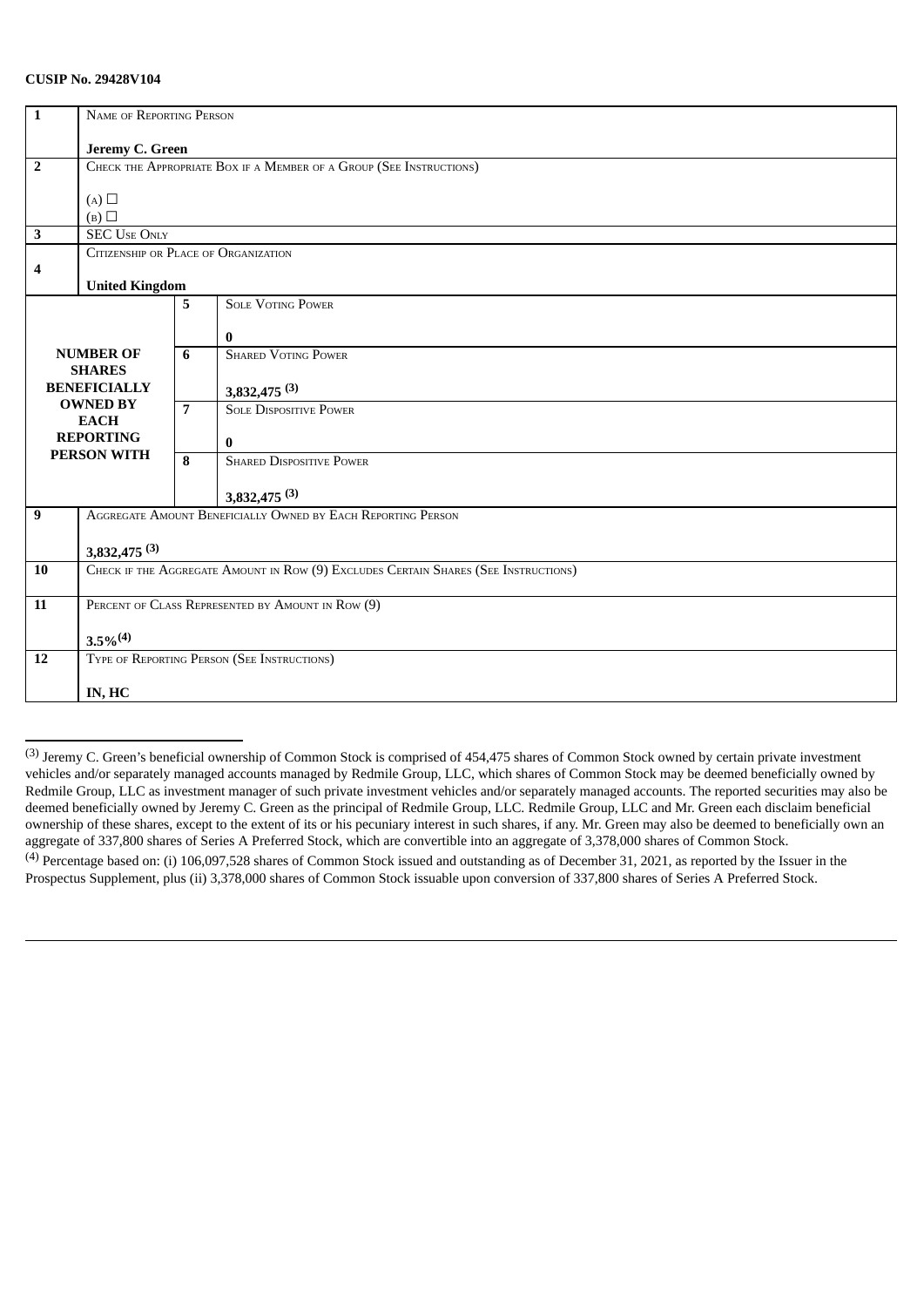## **Item 1.**

| (a)     | Name of Issuer                                                                                                                                                   |  |  |  |  |
|---------|------------------------------------------------------------------------------------------------------------------------------------------------------------------|--|--|--|--|
|         | Epizyme, Inc.                                                                                                                                                    |  |  |  |  |
| (b)     | Address of Issuer's Principal Executive Offices                                                                                                                  |  |  |  |  |
|         | 400 Technology Square, 4th Floor<br>Cambridge, Massachusetts 02139                                                                                               |  |  |  |  |
| Item 2. |                                                                                                                                                                  |  |  |  |  |
| (a)     | Names of Persons Filing                                                                                                                                          |  |  |  |  |
|         | Redmile Group, LLC<br>Jeremy C. Green                                                                                                                            |  |  |  |  |
| (b)     | Address of Principal Business office or, if None, Residence                                                                                                      |  |  |  |  |
|         | Redmile Group, LLC<br>One Letterman Drive<br>Building D, Suite D3-300<br>The Presidio of San Francisco<br>San Francisco, California 94129                        |  |  |  |  |
|         | Jeremy C. Green<br>c/o Redmile Group, LLC<br>One Letterman Drive<br>Building D, Suite D3-300<br>The Presidio of San Francisco<br>San Francisco, California 94129 |  |  |  |  |
| (c)     | Citizenship                                                                                                                                                      |  |  |  |  |
|         | Redmile Group, LLC: Delaware<br>Jeremy C. Green: United Kingdom                                                                                                  |  |  |  |  |
| (d)     | Title of Class of Securities                                                                                                                                     |  |  |  |  |
|         | Common Stock, \$0.0001 par value                                                                                                                                 |  |  |  |  |
| (e)     | <b>CUSIP Number</b>                                                                                                                                              |  |  |  |  |
|         | 29428V104                                                                                                                                                        |  |  |  |  |
| Item 3. | If this statement is filed pursuant to §§ 240.13d-1(b) or 240.13d-2(b) or (c), check whether the person filing is a:                                             |  |  |  |  |
|         | (a)<br>Broker or dealer registered under section 15 of the Act (15 U.S.C. 780);<br>$\Box$                                                                        |  |  |  |  |
|         | Bank as defined in section 3(a)(6) of the Act (15 U.S.C. 78c);<br>(b)<br>$\Box$                                                                                  |  |  |  |  |
|         | Insurance company as defined in section 3(a)(19) of the Act (15 U.S.C. 78c);<br>(c)<br>□                                                                         |  |  |  |  |
|         |                                                                                                                                                                  |  |  |  |  |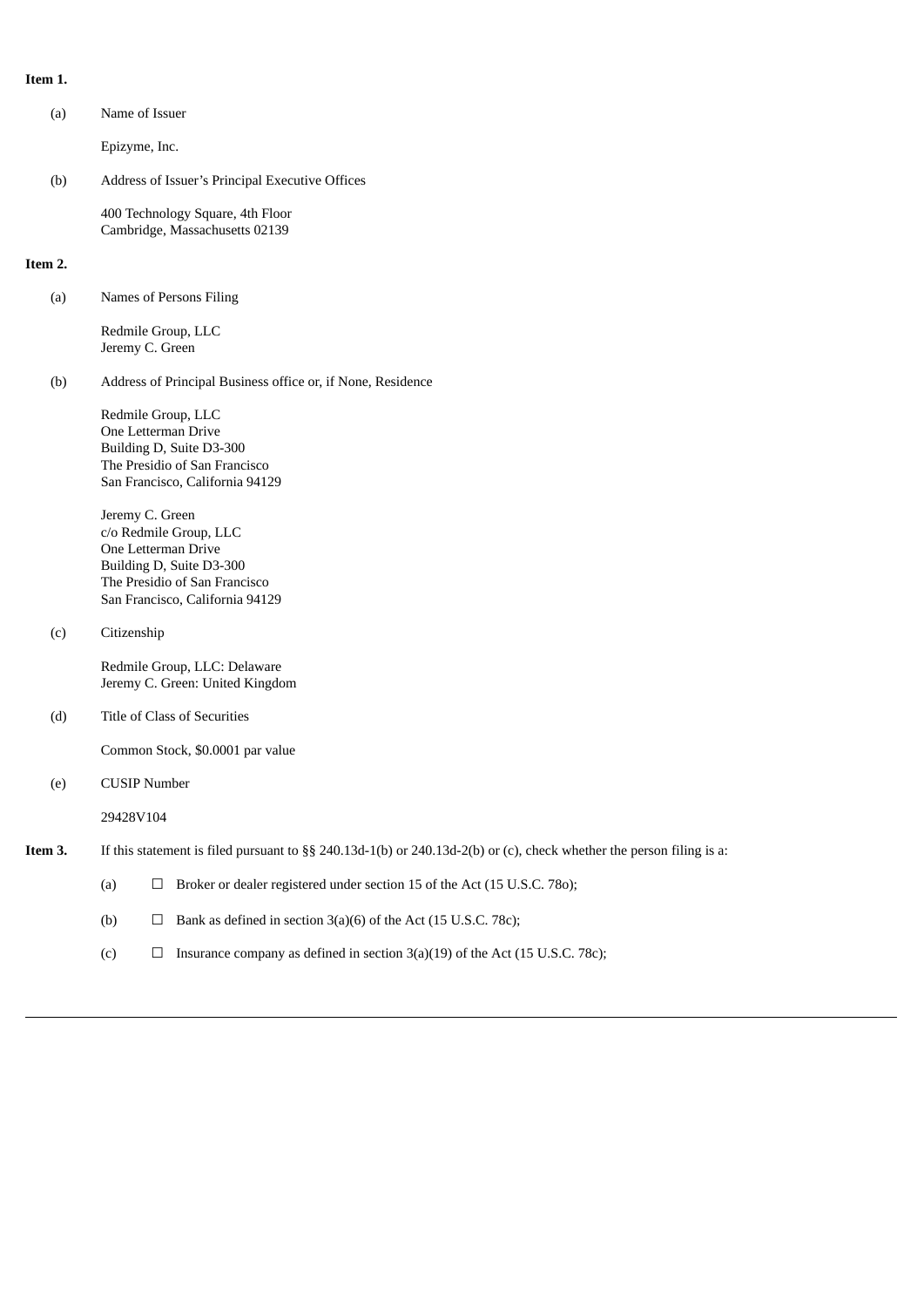- (d) ☐ Investment company registered under section 8 of the Investment Company Act of 1940 (15 U.S.C 80a-8);
- (e)  $\boxtimes$  An investment adviser in accordance with § 240.13d-1(b)(1)(ii)(E);
- (f)  $\Box$  An employee benefit plan or endowment fund in accordance with § 240.13d-1(b)(1)(ii)(F);
- (g)  $\boxtimes$  A parent holding company or control person in accordance with § 240.13d-1(b)(1)(ii)(G);
- (h)  $\Box$  A savings associations as defined in Section 3(b) of the Federal Deposit Insurance Act (12 U.S.C. 1813);
- (i)  $\Box$  A church plan that is excluded from the definition of an investment company under section  $3(c)(14)$  of the Investment Company Act of 1940 (15 U.S.C. 80a-3);
- (j)  $\Box$  A non-U.S. institution in accordance with § 240.13d-1(b)(1)(ii)(J);
- (k)  $\Box$  Group, in accordance with § 240.13d-1(b)(1)(ii)(K). If filing as a non-U.S. institution in accordance with § 240.13d-1(b)(1)(ii) (J), please specify the type of institution:  $\overline{\phantom{a}}$

## **Item 4. Ownership.**

(a) Amount beneficially owned:

Redmile Group, LLC – 3,832,475 (1) Jeremy C. Green – 3,832,475 (1)

(b) Percent of class:

Redmile Group, LLC – 3.5% (2) Jeremy C. Green – 3.5% (2)

- (c) Number of shares as to which Redmile Group, LLC has:
	- (i) Sole power to vote or to direct the vote:

0

(ii) Shared power to vote or to direct the vote:

3,832,475 (1)

(iii) Sole power to dispose or to direct the disposition of:

0

(iv) Shared power to dispose or to direct the disposition of:

3,832,475 (1)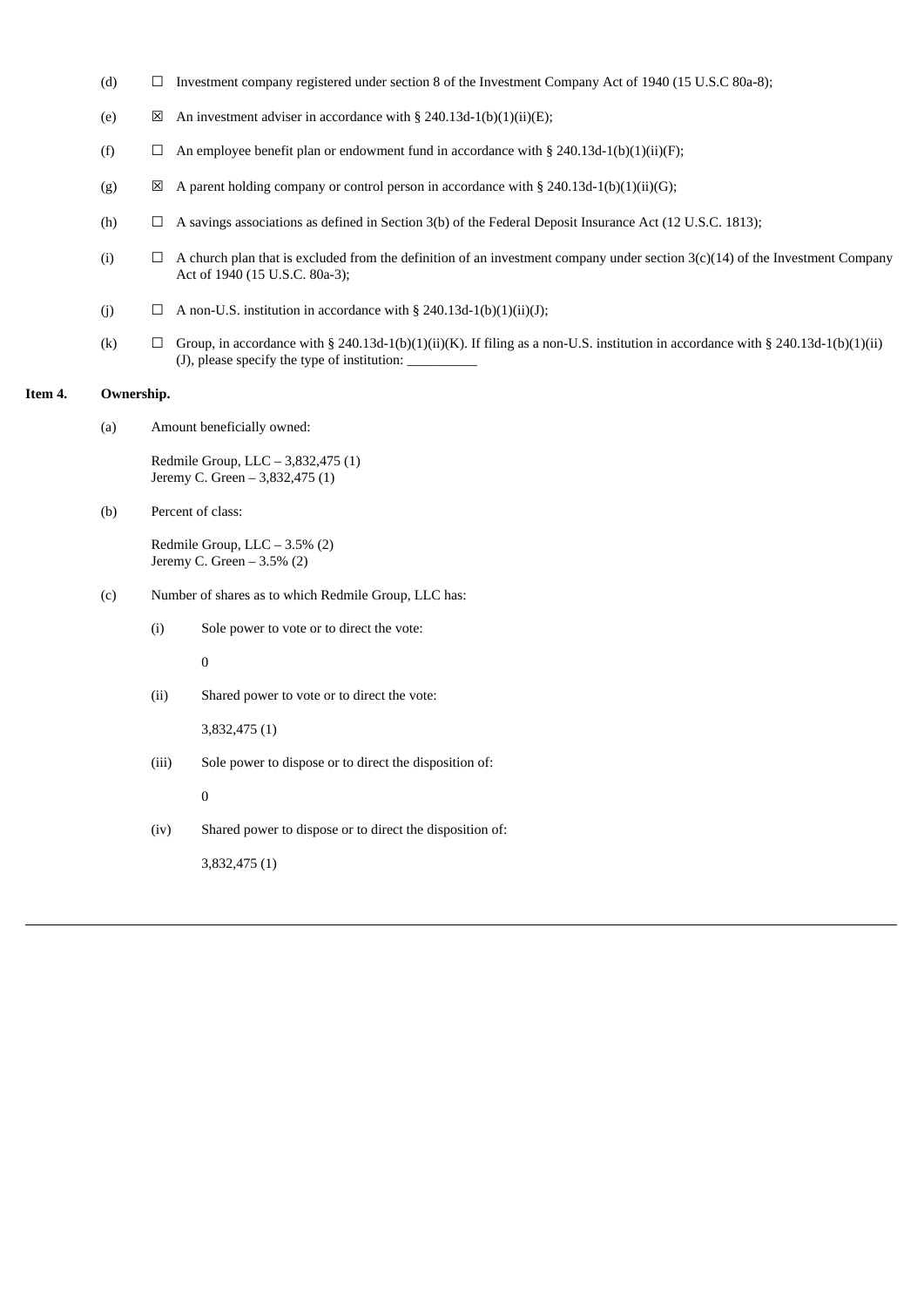Number of shares as to which Jeremy C. Green has:

(i) Sole power to vote or to direct the vote:

0

(ii) Shared power to vote or to direct the vote:

3,832,475 (1)

(iii) Sole power to dispose or to direct the disposition of:

 $\Omega$ 

(iv) Shared power to dispose or to direct the disposition of:

3,832,475 (1)

- (1) Redmile Group, LLC's and Jeremy C. Green's beneficial ownership of Common Stock is comprised of 9,450,305 shares of Common Stock owned by certain private investment vehicles and/or separately managed accounts managed by Redmile Group, LLC, which shares of Common Stock may be deemed beneficially owned by Redmile Group, LLC as investment manager of such private investment vehicles and/or separately managed accounts. The reported securities may also be deemed beneficially owned by Jeremy C. Green as the principal of Redmile Group, LLC. Redmile Group, LLC and Mr. Green each disclaim beneficial ownership of these shares, except to the extent of its or his pecuniary interest in such shares, if any.Redmile Group, LLC and Mr. Green may also be deemed to beneficially own an aggregate of 337,800 shares of Series A Preferred Stock, which are convertible into an aggregate of 3,378,000 shares of Common Stock.
- (2) Percentage based on: (i) 106,097,528 shares of Common Stock issued and outstanding as of December 31, 2021, as reported by the Issuer in the Prospectus Supplement, plus (ii) 3,378,000 shares of Common Stock issuable upon conversion of 337,800 shares of Series A Preferred Stock.

#### **Item 5. Ownership of Five Percent or Less of a Class.**

If this statement is being filed to report the fact that as of the date hereof the reporting person has ceased to be the beneficial owner of more than 5 percent of the class of securities, check the following  $\boxtimes$ 

#### **Item 6. Ownership of More than Five Percent on Behalf of Another Person.**

N/A.

Item 7. Identification and Classification of the Subsidiary Which Acquired the Security Being Reported on By the Parent Holding Company **or Control Person.**

See the response to Item 4.

**Item 8. Identification and Classification of Members of the Group.**

N/A

**Item 9. Notice of Dissolution of Group.**

N/A

**Item 10. Certifications.**

By signing below I certify that, to the best of my knowledge and belief, the securities referred to above were not acquired and are not held for the purpose of or with the effect of changing or influencing the control of the issuer of the securities and were not acquired and are not held in connection with or as a participant in any transaction having that purpose or effect, other than activities solely in connection with a nomination under § 240.14a-11.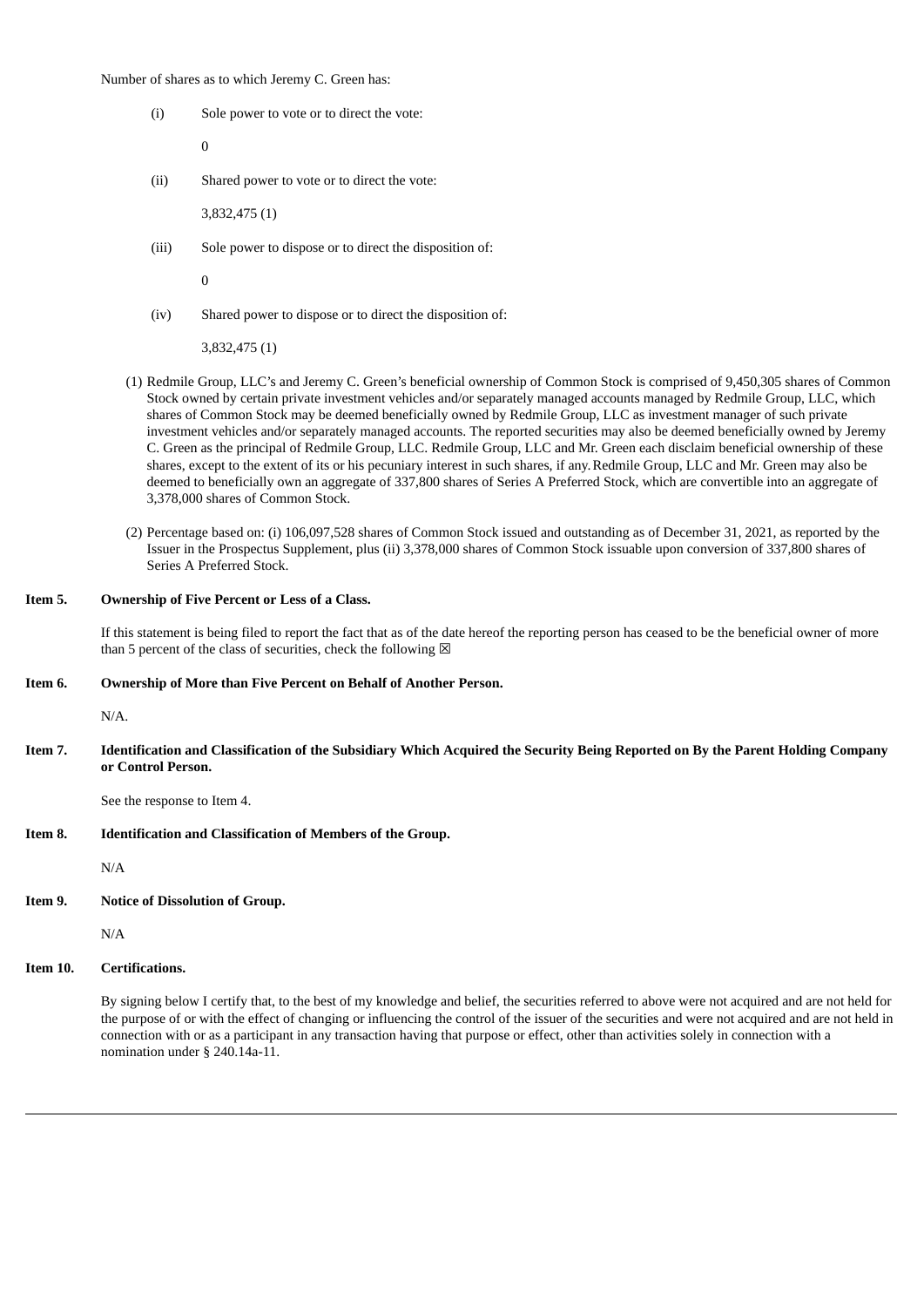## **SIGNATURE**

After reasonable inquiry and to the best of my knowledge and belief, I certify that the information set forth in this statement is true, complete and correct.

Date: February 14, 2022

## **Redmile Group, LLC**

By: /s/ Jeremy C. Green

Name: Jeremy C. Green Title: Managing Member

/s/ Jeremy C. Green

**Jeremy C. Green**